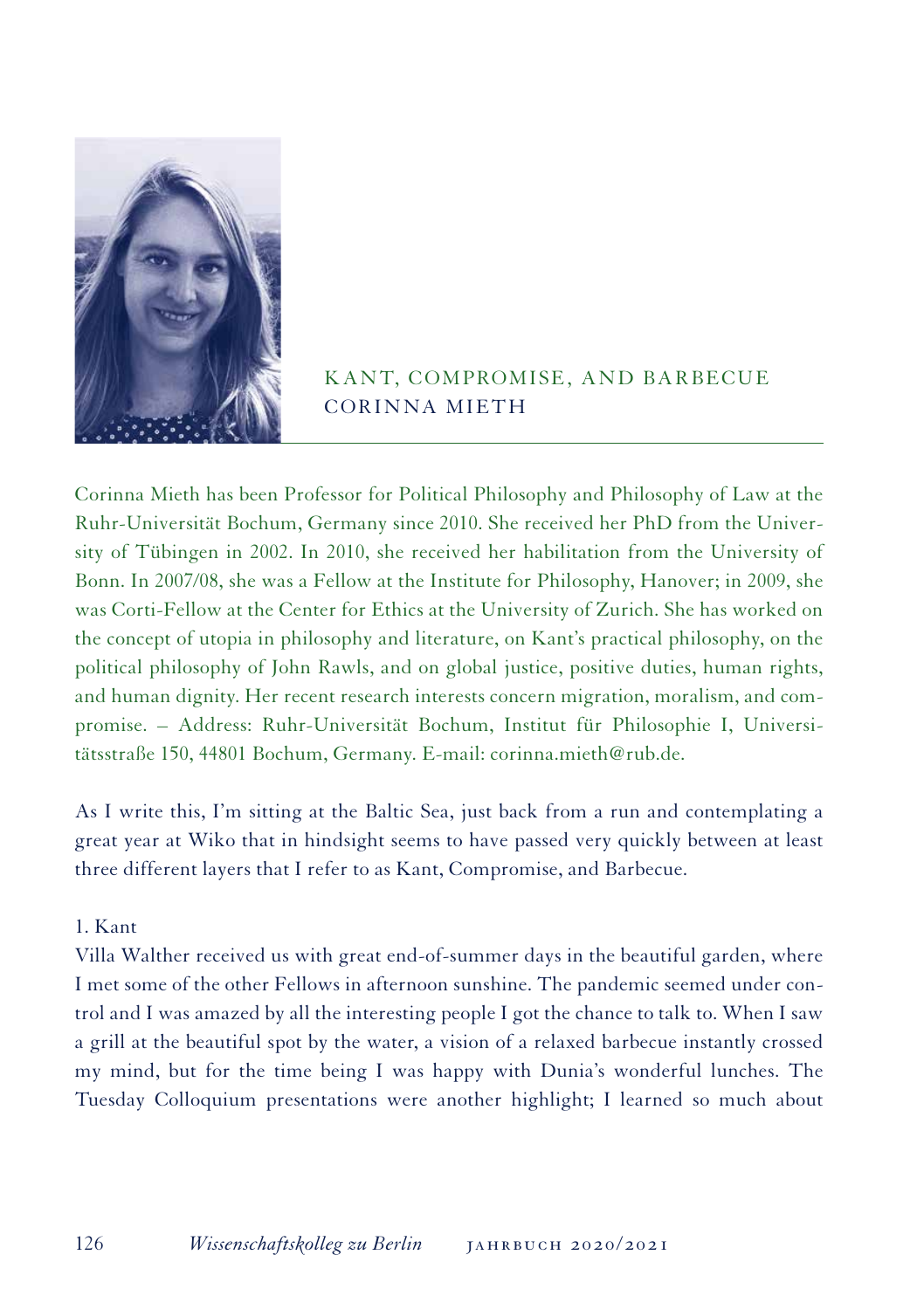things I did not know much if anything about before: the oldest stars, ant wars, female mongoose war tactics, graffiti, honeybees, and the interest that people from very different disciplines and cultural backgrounds share in Kantian philosophy. The interest in Kant amongst the Fellows was very broad, so that on the one hand, he was seen as the hero of the Enlightenment who defended the idea of equal moral worth and moral universalism, and on the other hand, he was seen as part of an ideological project of the Western Enlightenment that contributed to the invention of racism. So one topic I was debating not only in my own work, but also in discussions with other Fellows and in workshops with Kant scholars I was attending during my stay, was the relevance of Kantian philosophy today. The first contacts pretty soon led to the setup of a philosophers' working group with Christel Fricke and Ge Wang on Wednesday afternoons, where I learned a lot of new perspectives on Kant and a lot about China, too.

My own research focused on a new perspective on the Kantian approach to dignity. After finishing a paper on dignity and poverty, I started to work on dignity, modern slavery, and immigration restrictions within a Kantian framework. The idea is basically that once modern slavery is condemned as a severe form of interactional instrumentalization that constitutes a dignity violation, one should not miss the point that immigration restrictions within liberal democracies can also constitute a more structural, institutional dignity violation once migrants are denied legal channels to be a means for others on their own terms: to enter countries in order to work there, which falls under Kant's cosmopolitan right not to be treated with hostility. I'm especially grateful to Christel Fricke, Jaeeun Kim, Sophie Bernard, Michel Lallement, and all the others who discussed these ideas with me. The third paper on Kant makes the point that the famous formula of humanity of the categorical imperative has a blind spot: once we treat others with hostility or disgust, we treat them neither as mere means nor as mere things, which the formula forbids, nor as ends in themselves, which the formula requires.

## 2. Compromise

With the summer coming to its end and the numbers of COVID infections growing again, I started to prepare the presentation of my Wiko research project on Migration, Stability, and Compromise. This went back to an earlier research project of mine on the Ethics of Migration. The difficulty for me has always been to bridge the gap between the moral assessment of migration, as we find it spelled out in Joseph Caren's book *The Ethics of Migration*, and political practice within liberal democracies. Considering the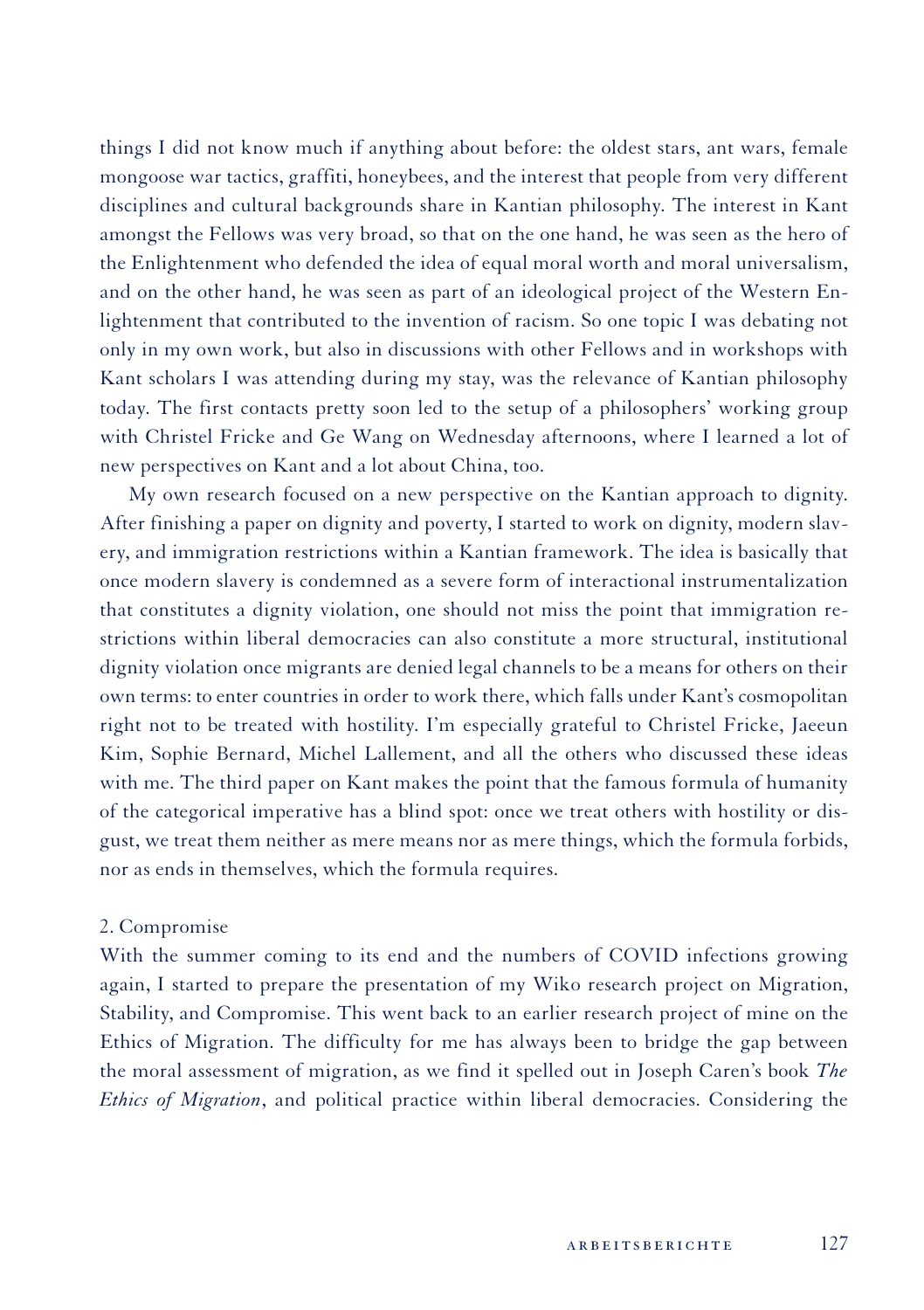life-endangering attempts to migrate by people who, for whatever reason, are more desperate to get into European countries than they are afraid of drowning in the Mediterranean, it looks like there is no sound moral reason to deny them entry and refuge. So on that level, it seemed to me that Carens is just right about open borders and there is nothing I can add to this discussion. Still, Carens says that danger to the stability of the receiving country might be a reason to restrict immigration; this is a reason of justice if the danger to stability stems from the immigrants themselves, but not if the threats to stability come from the backlashing population of Western democracies. In the latter case, immigration can still be restricted for the sake of stability, but only as a matter of pragmatism, not normative justification. Michael Blake speaks of a tragic choice here between giving up morality or justice for the sake of stability or the other way round. My idea was to focus my own research on the threats to stability from backlashes of the liberal democracies' own population when it comes to contested topics like migration. Here I was able to learn a lot from all the discussions at Wiko about Trumpism and populism in the US, a threat that people felt a bit of relief from after Joe Biden finally took over the office of US president in January 2021, after all the things that happened before and after the election.

Following Avishai Margalit, my idea was that compromise is by definition only a second-best, since once you compromise you can't get things completely your way. Still, the concept of compromise seemed useful to me when applied to the issue of backlashing populations: once we consider liberalism a historical project evolving in time, compromises between national liberals and cosmopolitan liberals make sense. But, as it came back to me in the discussion of my presentation, how can you ever be okay with second-best, when it comes to what you take for justice and morality? Still, compromise for the sake of stability and peace at the expense of justice might be better than war. On the other hand, stability is not something good for its own sake. Illiberal, totalitarian regimes can be very stable, but that would not be the kind of stability I was looking for. Starting the article, I took it for granted that liberal democratic stability is a valuable thing and that compromising on contested topics could be interpreted as realizing liberalism as a project in time. So that at the centre of this conception stands a critical self-understanding of liberalism as the ability to self-reflect and correct, rather than as closeness to an ideal normative content. Still, the contestation here was that liberalism might not, as I assumed, be something valuable, but part of the Western history of white supremacy and injustice and therefore itself not worth maintaining, but doomed to fail. From that view, of course, liberal democratic stability itself would not be worth maintaining, but might even be the wrong thing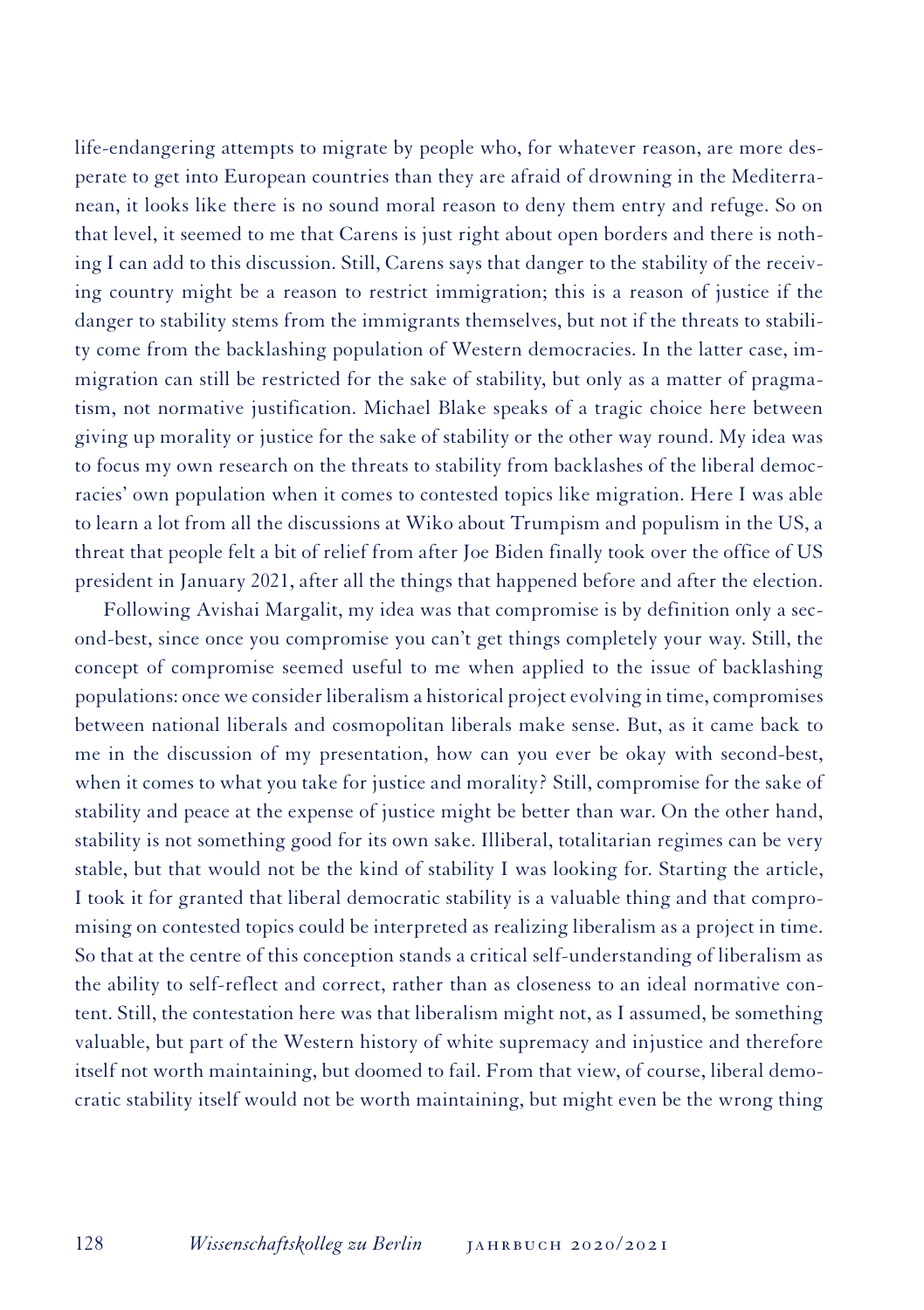to achieve, merely a disguised ideology, as e.g. a Marxist perspective has it. But once liberalism is addressed not as a solution to the problems we face today but as itself a major problem, so that it should not stay stable but be overcome, what would be the better alternative? What seemed clear to me as a result of the discussion of my paper back then was that there are quite different notions of justice out there, even within the liberal framework. Of course, that could be an argument exactly in favour of the need to compromise for the sake of peace, even at the expense of justice, once there are incompatible versions of justice. On the other hand, and this leads back to the objection mentioned above, once you are sure about your notion of justice, compromise might seem like treason and people with different notions of justice might seem like immoral persons you don't have to compromise with, since their opinion is wrong and therefore doesn't count. You feel that, as a moral person, you have to stand on principle. The most interesting thing for me when it comes to the notion of compromise is that in politics or history we might adore people who do not compromise, but stand on principle in the "here I stand, I can do no other" attitude I examined in an earlier publication. Still, in our private lives I dare to assume that most of us feel better in the company of people who are not standing on principle but are ready to compromise, who ask us what our standpoint is and respect it, who ask us what our needs are rather than judging them from their perspective in advance and who try to get along with us. To assess this difference in perception will be a further task for my research.

The long cold Berlin winter in lockdown from November till May required a lot of compromises, anyway. In mid-December, just before Christmas, I was diagnosed with COVID. I had felt that I was merely coming down with a cold and could not join the Wicked Wiko Runners on Sunday, and I informed the Wiko staff, who told me on Monday that another positive case had already been reported and that they wanted me to go to be tested. As with other things you don't really know before they happen to you, I learned some things about the disease: the biggest horror was not the mild symptoms I experienced, but the panic that I might have infected someone else – which, thank God, was not the case. Furthermore, I understood why other people did not take the test: once your result is positive, you're locked up for two weeks and you destroy all the plans of your contact persons, who have to go into quarantine because of you. Still, what really blew me away was all the support I got from those Co-Fellows who wrote me nice, supportive e-mails, walked my dog, brought food, or even called me every day to make sure that I don't work but recover. All my most cordial thanks to you guys again! Against these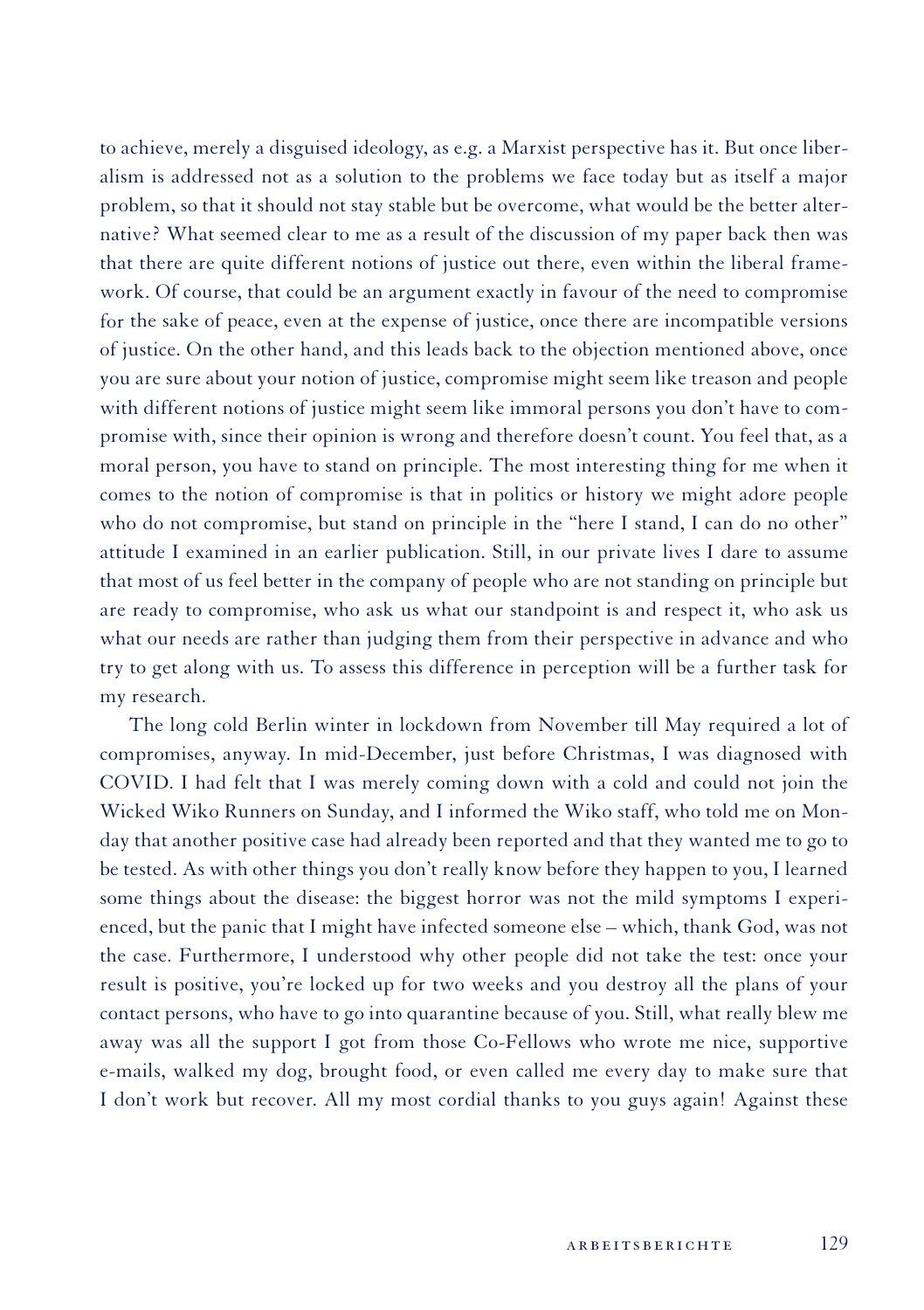odds, during the long wintertime I had the great opportunity to get to know some of my Co-Fellows better as open-minded, supportive, funny people who found ways to get through this time in grace and without growing bitter, with arranging social encounters as far as was possible, with creativity and kindness and savoir vivre, despite all the nasty circumstances. Special thanks to Madeleine and Katya, our Fellow speakers who kept it all together through these difficult times.

## 3. Barbecue

February was all covered by snow. I remember endless cold walks through the icy streets of Berlin, fingers freezing around my coffees-to-go. Then came spring, and I could not run because of a problem with my back, so I walked longer and longer every day to replace my training, contemplating my papers. While the members of the running team extended their distances every Sunday, my work felt like a marathon, and I feared that I would not manage to finish the papers in time before being overwhelmed by all my duties once back home. But then, step by step, with all the help from Anja Brockmann in the Wiko library, I got closer and closer and finished the papers and now after some time have started to run again. At one weekend in May, on a warm sunny day, we went to the Mauerpark, and all the trees that the Japanese government gave to the Germans after reunification were in bloom. That was the time for barbecue. Somehow the idea got a grip on some people and word spread that there was a barbecue at Villa Walther and people showed up bringing stuff, sharing things, sitting in the sun, chatting, Marcelo playing the guitar, and everybody starting to feel good again. Vegans, vegetarians, and meat eaters sat around a big table, drinking wine and beer and lemonade and bubbly and sometimes agreed to disagree. That was the last six weeks, a lovely time with many barbecues that found its highlight in the farewell party, after which everybody had sore muscles from their wild dancing performances releasing all the energy that had been stored during the long winter. On my last evening, we had one of these everybody-brings-what-is-still-intheir-fridge barbecues, and the mood of farewell hung in the summer air. That was it, our year, already over, with relief at finally getting back to all the family members and friends we had left at home and had missed so badly during the winter and with the prospect of seeing some of the new friends we made again in the future.